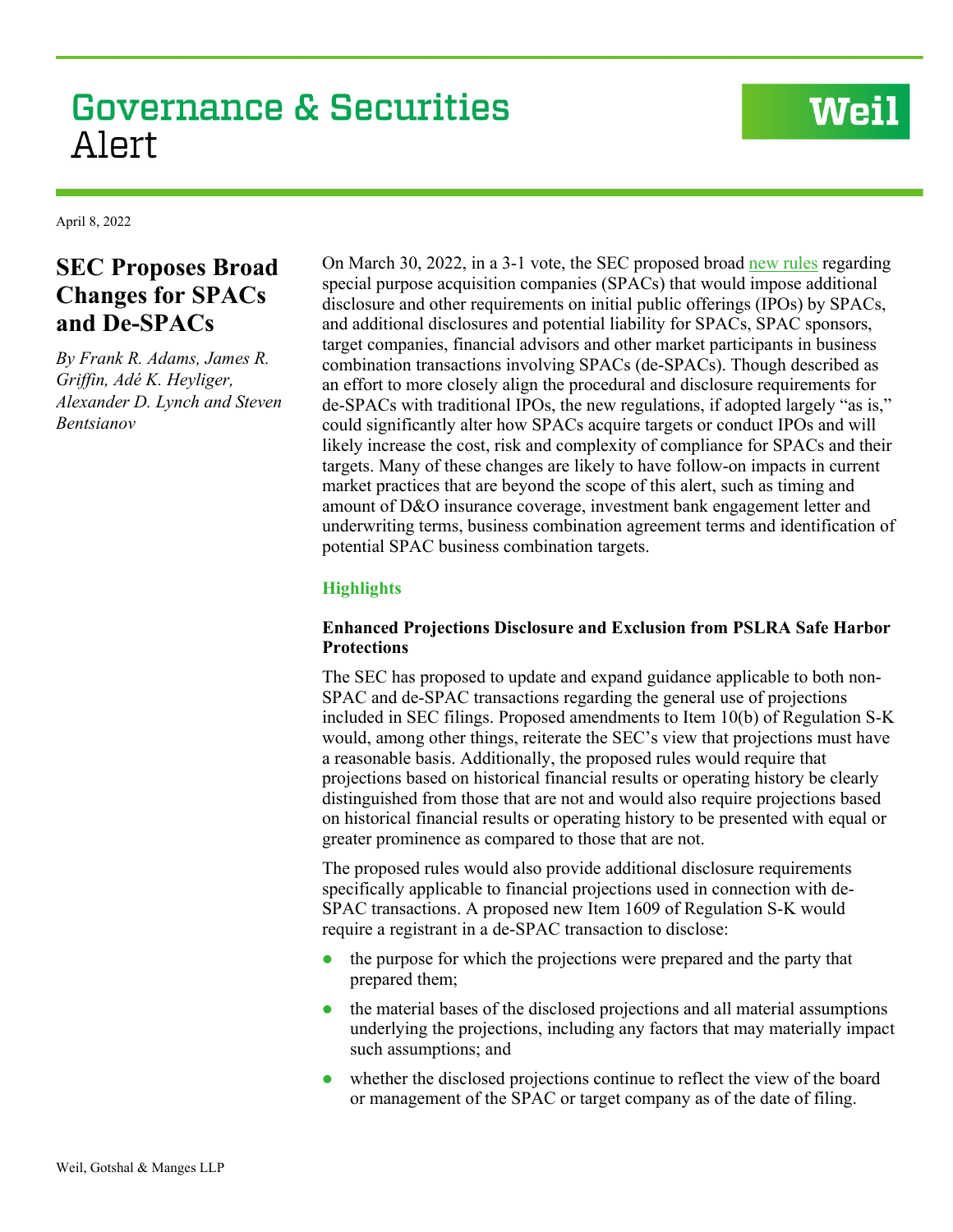The proposal would also amend the definition of "blank check company" to specifically include SPACs, which would have the effect of making the Private Securities Litigation Reform Act (PSLRA) forward-looking statements safe harbor unavailable for disclosure in de-SPAC registration statements, including in relation to the aforementioned enhanced projections disclosures.

## *What to do now*:

The availability of the PSLRA safe harbor in connection with de-SPAC transactions has not been considered settled law, and its availability would be subject to a number of conditions and/or challenges. However, the express *unavailability* of the safe harbor, when coupled with the proposed additional disclosures regarding projections, represents a significant departure from the treatment of projections in non-SPAC related mergers and acquisitions and could increase the potential liability associated with their use. One immediate practical effect could be the elimination of the de-SPAC transaction as an alternative for target companies that do not have lengthy operating histories. Although the unavailability of the PSLRA safe harbor does not preclude reliance on the "bespeaks caution" doctrine, SPACs and target companies should carefully consider what information is included in de-SPAC-related projections, when to prepare, ask for or provide such projections and closely analyze the bases and assumptions underlying those projections.

Additionally, although projections disclosure is not *per se* required by the federal securities laws, they are commonly produced and disclosed for a number of reasons, including: (i) state fiduciary duty laws that govern the basis for a board's decision to approve a business combination; (ii) the basis underlying the financial analysis of a financial advisor in connection with the provision of a fairness opinion; (iii) raising PIPE capital; and (iv) for marketing de-SPAC transactions (particularly for pre-revenue target companies with little historical operations). For these reasons, the proposed enhanced projections disclosure will likely not curb the use of projections. However, with the potential increased liability surrounding their use (see *Underwriter Status and Liability* below) and the related disclosure obligations noted above, parties and advisors to de-SPAC transactions in process now should consider whether any additional disclosures regarding projections in de-SPAC and related PIPE transactions are advisable and should expect an enhanced level of scrutiny on an ongoing basis from all potentially liable parties to ensure justifiable bases for their use and underlying assumptions and closely review the target's performance against those projections during the course of the de-SPAC transaction. SPACs, target companies and their advisors may also need to adapt procedures to ensure any projections that are used have been subject to consistent diligence throughout the process and reviewed and updated at each filing.

# **Fairness of De-SPAC Transaction and Reports, Opinions and Appraisals**

The proposed rules would require a SPAC to provide a statement in any Form S-4 and F-4 or Schedules 14A, 14C and TO filed in connection with a de-SPAC transaction as to whether it reasonably believes that the de-SPAC transaction (including any related financing transaction, such as a PIPE or a backstop facility) is fair or unfair to the SPAC's unaffiliated security holders, as well as a discussion of the bases for this statement. This is a substantial departure from existing SPAC M&A practice—both with respect to the requirement to disclose the SPACs views as to "fairness," as well as requiring the additional analysis of any related financing transaction as part of that determination. The proposal would further require the SPAC's statement to include a reasonably-detailed discussion of the material factors upon which its reasonable belief is based and, to the extent practicable, the weight assigned to each factor. Enumerated factors include but were not be limited to:

- the valuation of the private operating company;
- the consideration of any financial projections; and
- any report, opinion, or appraisal obtained from a third party.

The proposed rules would also require Rule 13e-3-style disclosure about whether the SPAC or its sponsor has received any outside report, opinion or appraisal, including preliminary analyses, relating to the fairness of the transaction. All such reports, opinions or appraisals would have to be filed as exhibits to the applicable filing.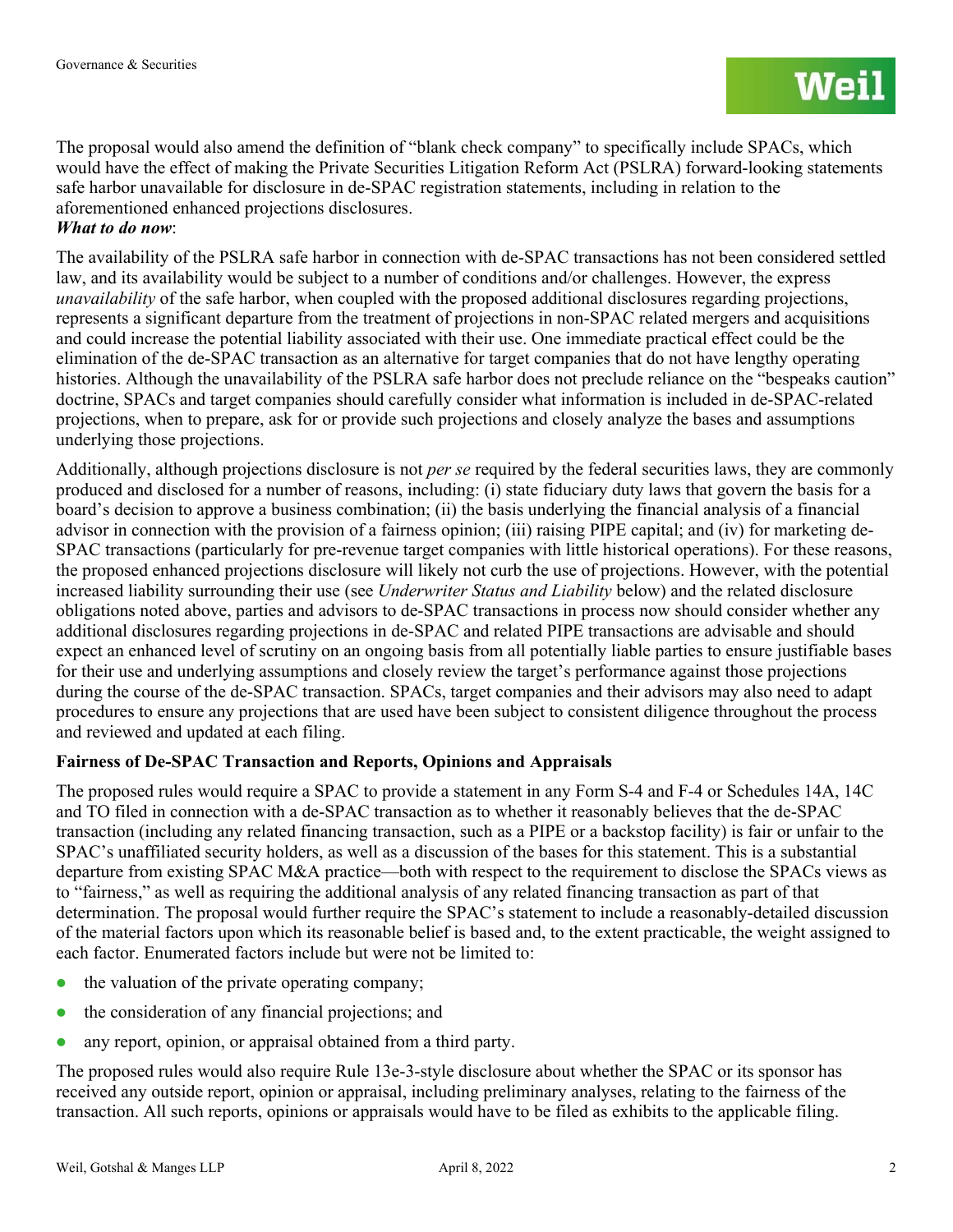## *What to do now*:

Although the proposed rules would not *require* a SPAC to obtain a fairness opinion from a financial advisor in connection with a de-SPAC transaction, a SPAC's board of directors will likely need to seek a fairness opinion to substantiate its reasonable belief as to the fairness of the de-SPAC and the related financings. The proposal also certainly suggests that the SEC will likely ask for any such reports during the related proxy and registration review and comment process when examining the basis of the SPACs fairness determination. Consideration should be given as to what information, including target projections, should be included in SPAC board presentations in light of the potential for all such information to be publicly filed (as is done for Rule 13e-3 take-private transactions). Moreover, consideration should be given to taking a more expansive view of the materials that may be deemed to be a disclosable report, opinion or appraisal. We have observed in both de-SPAC transactions and in other M&A transactions increased focus by the SEC staff during the comment process as to whether due diligence reports, for example, constitute reports, opinions or appraisals.

# **Tender Offer Disclosure and Procedural Requirements Applicable to Redemptions and Extensions**

The SEC has long held the belief that redemption offers made in connection with a de-SPAC transaction or an extension of the timeframe to complete a de-SPAC transaction generally have *indicia* of being a tender offer. However, the SEC has not objected if a SPAC does not comply with the tender offer rules when the SPAC files a Schedule 14A or 14C in connection with a de-SPAC transaction or an extension, as the federal proxy rules would generally mandate substantially similar disclosures and applicable procedural protections as required by the tender offer rules.

If adopted, proposed new Item 1608 of Regulation S-K would not affect the availability of this prior SEC position for those SPACs that file Schedule 14A or 14C for their de-SPAC transactions or extensions. However, the new rule would codify the SEC's view that SPACs that are unable to avail themselves of this position would have to file a Schedule TO for the required redemption process and comply with the procedural requirements of the tender offer rules –  $e.g.,$  the requirement to keep the redemption period open for at least 20 business days.

The SEC also recently issued a [C&DI](https://www.sec.gov/divisions/corpfin/guidance/cdi-tender-offers-and-schedules.htm) in March 2022 which provides that, to the extent that a SPAC redemption offer constitutes a tender offer, the Rule 14e-5 prohibition of purchases outside of a tender offer would apply to the purchases of SPAC securities by the SPAC sponsor or its affiliates outside of the redemption offer. However, for policy reasons, the C&DI indicates that the staff would not object to purchases by the SPAC sponsor or its affiliates outside of the redemption offer as long as conditions specified in the C&DI are satisfied, including (i) the registration statement or proxy statement filed for the de-SPAC transaction discloses the possibility of the sponsor or its affiliates purchasing the SPAC securities outside the redemption process, along with the purpose of such purchases; (ii) the sponsor or its affiliates purchasing the SPAC securities at a price no higher than the price offered through the SPAC redemption process; (iii) the registration statement or proxy statement filed for the de-SPAC transaction including a representation that any SPAC securities purchased by the sponsor or its affiliates would not be voted in favor of approving the business combination transaction; (iv) the sponsor and its affiliates not possessing any redemption rights with respect to the SPAC securities or, if they possess redemption rights, they waive such rights; and (v) the SPAC disclosing in a Form 8-K, prior to the security holder meeting to approve the de-SPAC transaction, certain information about any purchases by sponsors and their affiliates.

#### *What to do now:*

If adopted, this proposed rule could have a significant impact on redemption offers by foreign private issuer (FPI) SPACs in connection with de-SPAC transactions, as FPIs are not subject to the federal proxy rules and therefore ineligible to file a Schedule 14A or 14C. Note that, although the federal tender offer rules contain an exemption for exempt transactions, some members of the SEC staff have held that this exemption is available only to the issuer of the redeemed securities and, therefore, would not be available for sponsor's purchase of redeemed SPAC securities. We are hopeful that in the final rules the SEC will clarify that FPIs can file Schedule 14A or 14C-type disclosure on Form 6-K and not be bound by the tender offer rules in connection with any redemptions implicated by the de-SPAC transaction or extension requests.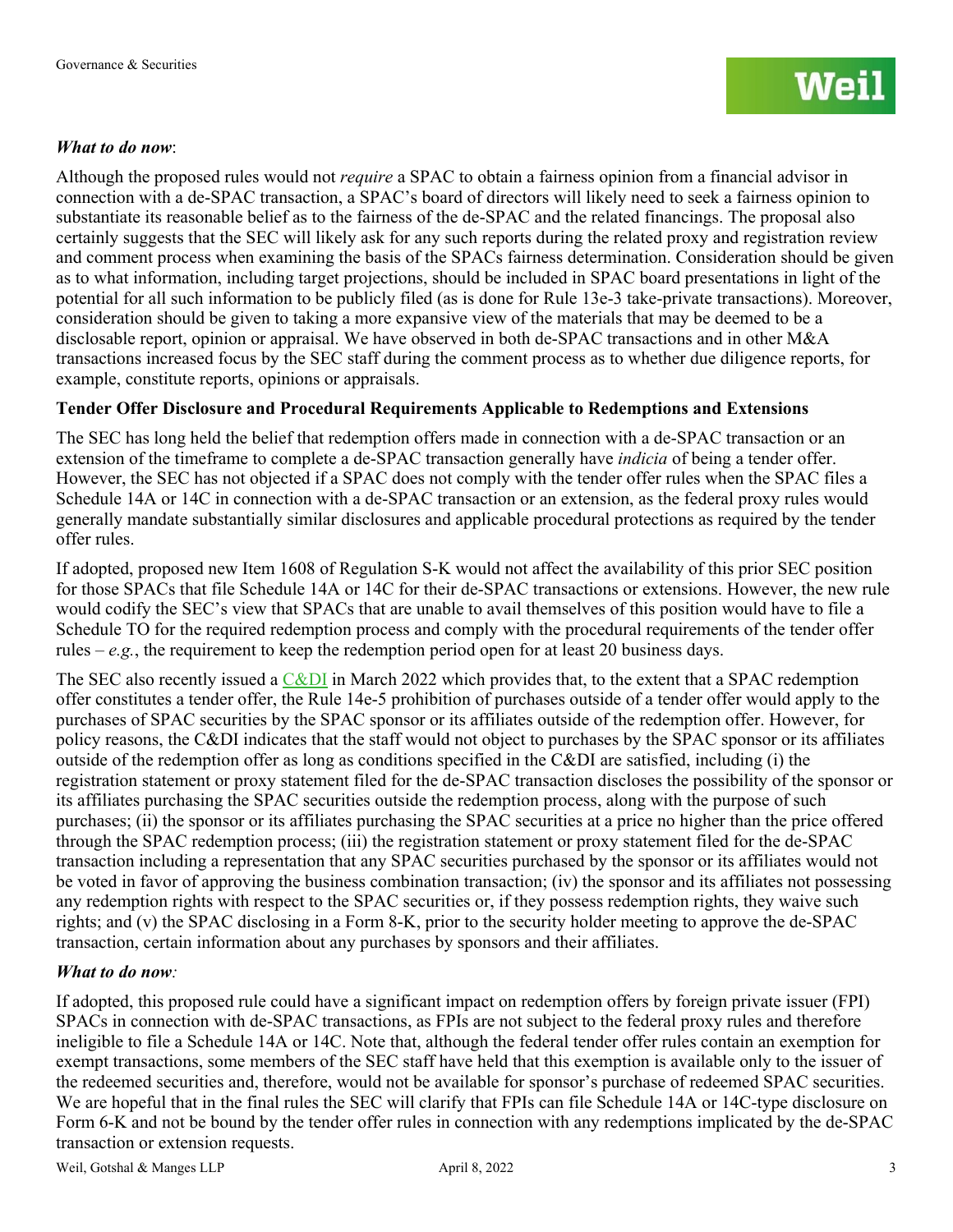## **Underwriter Status and Liability**

The proposed rules provide that a SPAC IPO underwriter that "takes steps to facilitate the de-SPAC transaction, or any related financing transaction, or otherwise participates (directly or indirectly) in the de-SPAC transaction" will be deemed a statutory "underwriter" within the meaning of Section  $2(a)(11)$  of the Securities Act of 1933 (Securities Act) and subject to Sections 11 and 12 liability thereunder. Notably, the SEC stated that this proposal "clarifies" the SEC's position regarding underwriter liability. The proposing release flags certain conduct by SPAC IPO underwriters that the SEC believes likely rises to the level of participation in the de-SPAC transaction warranting underwriting liability, including acting as a financial advisor, capital markets advisor and/or PIPE placement agent. The proposing release is, however, unclear as to whether a financial interest in the outcome of the de-SPAC transaction alone (*i.e.*, the deferred IPO underwriter fee that has become standard in SPAC IPOs) may be sufficient to deem the IPO underwriter a statutory "underwriter" in the de-SPAC transaction. It is also unclear from the release if the clarification of the definition of statutory "underwriter" will apply retroactively to SPAC IPOs and de-SPAC transactions that have already closed or are currently in process. The proposing release also stated that "[f]ederal courts and the [SEC] may find that other parties [*e.g.*, financial advisors, PIPE investors, or other advisors], involved in securities distributions, including other parties that perform activities necessary to the successful completion of de-SPAC transactions, are 'statutory underwriters' within the definition of underwriter in Section 2(a)(11)."

#### *What to do now*:

Expansion of statutory underwriter liability in de-SPAC transactions may lead to significant changes in the role and practices of investment banks advising on, and other parties involved with, SPAC IPOs and/or de-SPAC transactions. SPAC IPO underwriters need to consider their potential exposure for de-SPAC transactions, which will now potentially make them subject to Sections 11 and 12 liability to a broad set of plaintiffs for any material misstatement or omission of fact in the registration statement filed in connection with the de-SPAC transaction. Imposing underwriter liability on SPAC IPO underwriters will likely have a chilling effect on their participation in SPAC IPOs unless the investment banks can (i) include due diligence and indemnification provisions in their underwriting agreements or engagement letters and/or (ii) receive the entire SPAC IPO fee at the closing of the SPAC IPO (which SPACs may be unwilling to pay upfront) or have the ability to unilaterally waive any deferred fee.

Likewise, investment banks have traditionally been reluctant to include projections in conventional IPO disclosures (and the SEC has not required that such projections be disclosed in that context). Because the inclusion of projections and fairness opinions in registration statements for de-SPAC transactions may be effectively required for nearly all de-SPAC transactions (as noted above), there is a risk that investment banks will consequently not participate in de-SPAC transactions or SPAC IPOs in order to avoid being deemed statutory "underwriters" subject to Sections 11 and 12 liability. To that end, it was recently reported that one large underwriter of SPAC transactions will stop underwriting SPACs until these potential liability issues are resolved.

#### **Investment Company Act Safe Harbor**

The SEC has proposed the adoption of a safe harbor for SPACs that would deem the SPAC vehicle to not be an investment company under the Investment Company Act of 1940, as amended, if the following conditions are met:

- The SPAC's assets must generally consist solely of government securities, securities issued by government money market funds and cash items prior to completion of the de-SPAC.
- The SPAC's activities must be limited to seeking to complete a single de-SPAC transaction following which the surviving public entity will be primarily engaged in the business of the target company and will have a class of securities registered on a national securities exchange.
- The SPAC's officers, directors and employees must be primarily focused on activities related to seeking a target company.
- The SPAC must announce a business combination within 18 months of the SPAC IPO and complete a business combination within 24 months of the SPAC IPO.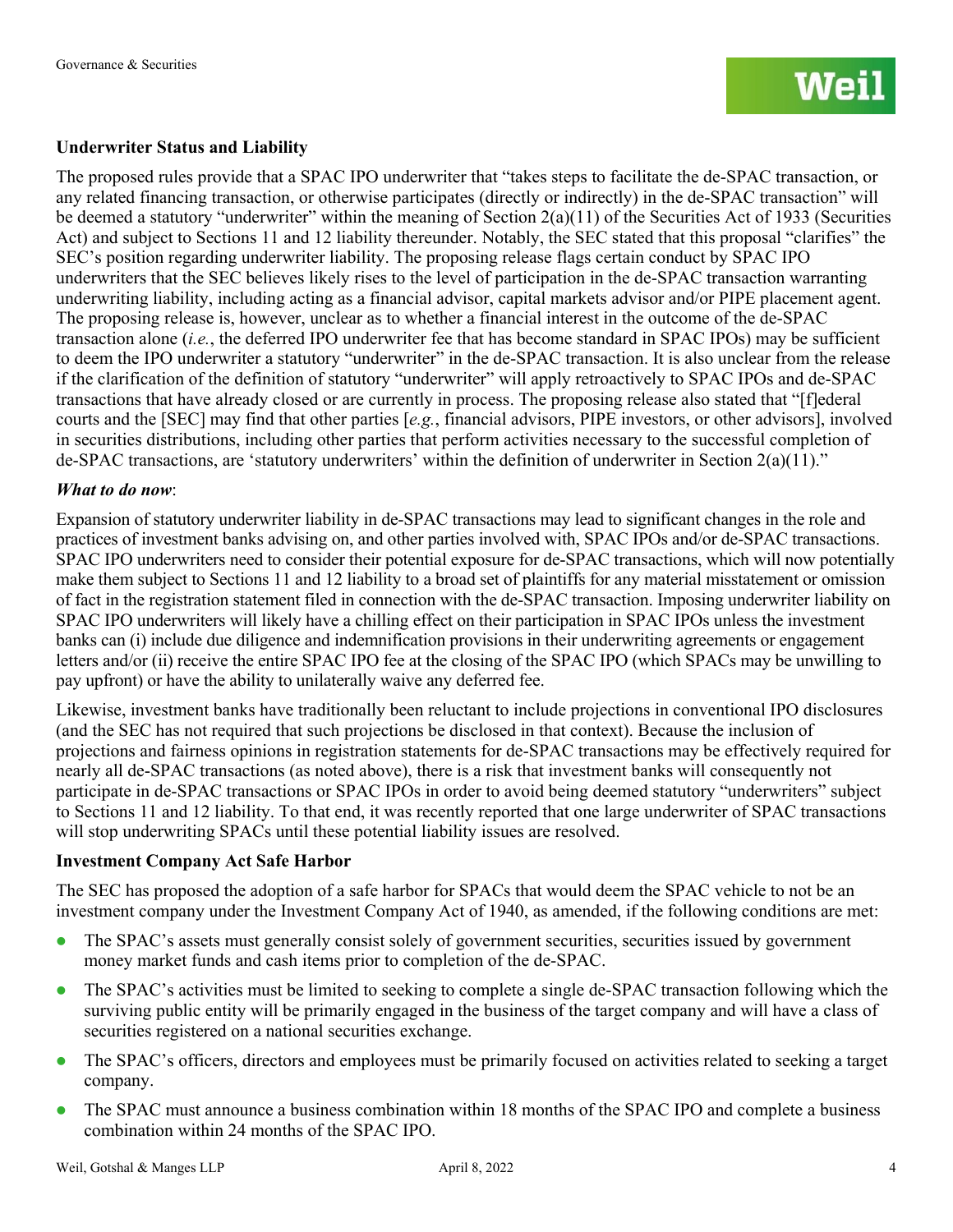#### *What to do now*:

Though described as a safe harbor only intended to provide for circumstances in which a SPAC will not be deemed to be an investment company, certain statements made in the proposing rule release – *e.g.*, that the parameters were designed to "distinguish a SPAC that is likely to raise serious questions as to its status as an investment company from one that would not" and that "the inability of a SPAC to identify a target and complete a de-SPAC transaction within the proposed timeframe would raise serious questions concerning the applicability of the Investment Company Act to that SPAC" – create significant uncertainty for a SPAC that falls outside the safe harbor to argue as to why it should nevertheless not be considered an investment company. Essentially, such statements call into question whether the proposed safe harbor is actually non-exclusive. Additionally, creating a safe harbor, where none previously existed, as proposed, raises questions as to whether existing SPACs that do not meet the safe harbor conditions would be considered unregistered investment companies by the SEC, particularly given the significant illeffects of being deemed an unregistered investment company under the Investment Company Act (the magnitude of which are beyond the scope of this alert). The SEC has requested comments on the safe harbor, and we would hope that the rules as ultimately adopted, or at a minimum definitive commentary from the SEC in the final adopting release, will clarify that the SEC will not question the investment company status of SPACs formed before the safe harbor takes effect. In the meantime, current SPACs which do not satisfy the requirements for the proposed safe harbor will need to assess with their advisors whether that SPAC (or former SPAC) otherwise constitutes an investment company under the SEC's existing rules.

#### **Smaller Reporting Company Re-Determination**

The SEC has proposed that a post de-SPAC entity will need to re-determine its "smaller reporting company" (SRC) status before its first periodic report (Form 10-K or 10-Q) filed after the filing of a Super Form 8-K, with its public float measured as of a date within four business days following the consummation of a de-SPAC transaction and the revenue threshold determined by using the annual revenues of the private operating company as of the most recently completed fiscal year for which audited financial statements are available.

#### *What to do now:*

De-SPAC SRC target companies will need to be ready to prepare more comprehensive disclosures following a de-SPAC transaction earlier than was previously required (or would be included in a registration statement filed in connection with a de-SPAC transaction). Specifically, there may be a need to provide an additional (third) year of financial statements and an accompanying audit, quantitative and qualitative information about market risk, and more fulsome CD&A and executive compensation disclosure. For example, if the timing of the de-SPAC transaction is such that the closing occurs just prior to the deadline to file a Form 10-Q, and the post de-SPAC company no longer qualifies as a SRC, the company would need to provide full CD&A and executive compensation disclosure in the subsequent re-sale shelf registration statement on Form S-1 (where it would not have been required to provide such disclosure previously).

# **Target and Potentially Sponsor as Co-Registrant on SPAC's Registration Statement**

The proposed rules would require that a registration statement (and not a Schedule 14A, which is permitted under existing rules where securities of the SPAC are not being registered) be filed in connection with the de-SPAC transaction, and that such registration statement register not just the offering of securities to the target company's shareholders, but also register an offering to the existing non-affiliated SPAC shareholders. Thus, both the target entity and the SPAC will be co-registrants under the de-SPAC registration statement, resulting in both the SPAC and the target entity being subject to Section 11 and Section 12 liability. The SEC indicated that it also is considering whether the sponsor of a SPAC should be considered a co-registrant.

#### *What to do now*:

SPACs, their targets and potentially SPAC sponsors will need to consider in current business combination negotiations the potential universe of information that will be included in registration statements, including projections, because assuming this rule is adopted as is, several additional entities and individuals will sign the